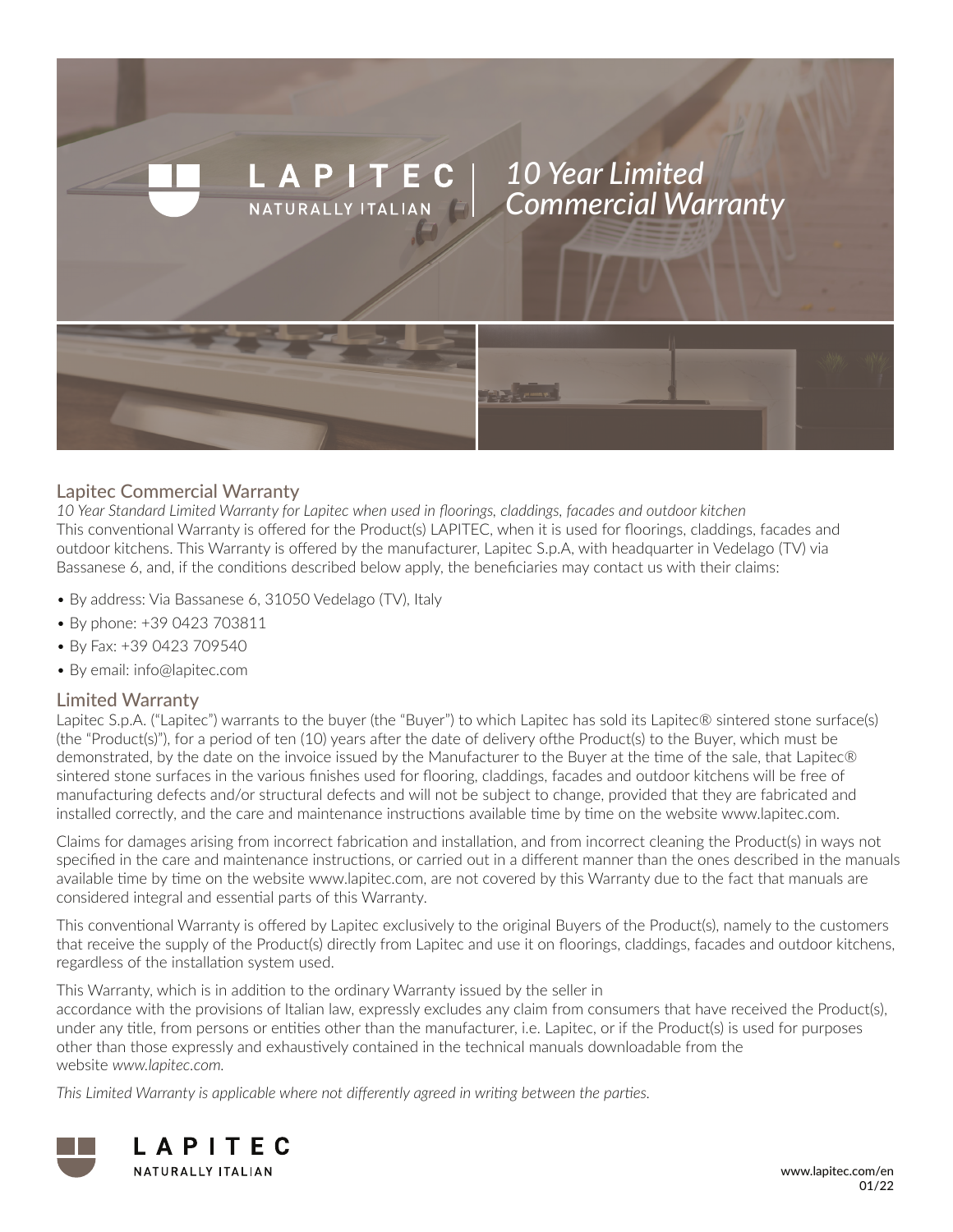# Technical Characteristics

All instructions and information relevant to the use and maintenance of the Product(s) contained in the technical manuals downloadable from the website www.lapitec.com, which the Buyer declares to know, are expressly accepted by the Buyer, with reference to the latest version available at the time of purchase of the material.

Lapitec guarantees that the technical characteristics of the Product(s) will at least correspond to those specified in the technical data sheet valid at the time of purchase of the material, downloadable from the website in the section *www.lapitec.com/download*. The regulations and relevant test method adopted for the definition of the aforementioned technical characteristics are, therefore, expressly accepted by the Buyer. The Buyer declares herein to be aware of current regulations in the country of destination of the goods, even if different from Italy, and that are applicable to the supply covered by this order confirmation, as well as to accept the supply, in any case, holding Lapitec harmless relevant to any and all discrepancies between rules applicable in the different countries. Technical characteristics are the dimensional, aesthetic, and physical features, referring to the uses for which the Product(s) is intended.

Lapitec will not be held liable for any material damaged due to incorrect use, referable to handling, storage and inappropriate use of its Product(s). Lapitec warranties its material if used according to the methods and criteria provided in the technical manuals in force at the time of sale.

## Limited Warranty Conditions

This Limited Warranty shall be null and void and/or shall be deemed revoked upon any failure to fully adhere to any of the following conditions:

- **1)** The Buyer has paid the price of the Product(s) in full and has complied with all its (payment) obligations to Lapitec;
- **2)** The Product(s) shall have been installed to meet all applicable building codes and standards, laws and regulations;
- **3)** The Product(s) must be installed and maintained strictly in accordance with the relevant technical manuals current at the time of installation and must be installed in conjunction with the components or products specified in the manuals available on www.lapitec.com; further, all other products, including coating and jointing systems, applied to or used in conjunction with the Product(s) must be applied or installed and maintained strictly in accordance with the relevant manufacturer's instructions and good trade practice;
- **4)** The storage, transport, processing, application, fabrication, installation and/or maintenance instructions for the Product(s), specified at www.lapitec.com when the Product(s) were delivered by Lapitec to the Buyer, have been fully adhered to;
- **5)** Upon delivery of the Product(s) to the Buyer, the Buyer shall have promptly inspected the Product(s) to determine the presence of any defects that are apparent, or should have been apparent, to the Buyer by a visual inspection, and the Buyer shall have notified Lapitec of any such defects in writing within thirty (30) days of the date of delivery of the Product(s) to the Buyer, or within fifteen (15) days of first inspection provided such inspection occurs within a year and the Product(s) have been stored according to the guidelines specified at www.lapitec.com
- **6)** The builder/installer must ensure the Product(s) meet aesthetic requirements before installation; after installation of the Product(s), Lapitec is not liable for claims arising from differences/variations in the surface tonality if such differences/variations were, or would upon reasonable inspection have been, apparent prior to installation;
- **7)** If the defect was reasonably apparent prior to installation, then the claim must be made prior to installation;
- **8)** The Product(s) shall not have been modified or altered following delivery of the Product(s) to the Buyer, above all in case the Product(s) have been supplied cut-to-size and/or drilled, except as necessary for proper installation meeting all applicable building codes and standards;
- **9)** Upon receipt of a claim pursuant to this Limited Warranty, Lapitec shall have been afforded reasonable opportunity to inspect the allegedly defective Product(s) and the Buyer shall have provided Lapitec with any and all information and documentation in the Buyer's possession or control regarding the Product(s), including information concerning installation and maintenance.

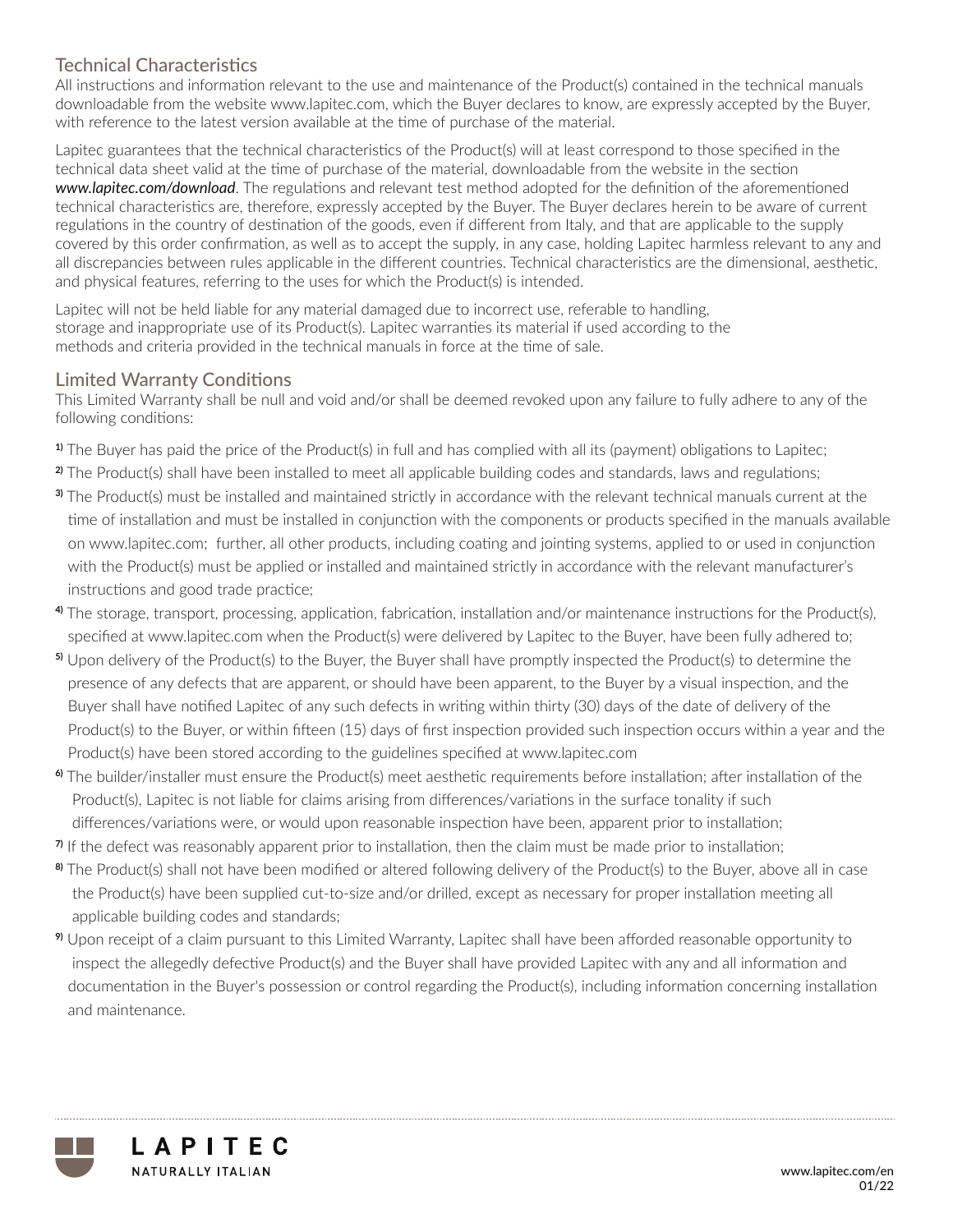## Remedy

If the Product(s) fail to conform to this Limited Warranty, Lapitec, at its sole option and discretion, shall either repair the defective Product(s) or furnish replacement Product(s). Repair or replacement of defective Product(s) shall be the sole and exclusive remedy hereunder. The period of Limited Warranty applicable to a repaired or replaced Product(s) shall be equal to the unexpired period of this Limited Warranty. If Lapitec chooses to repair the defective Product(s), Lapitec must be allowed to make the repair. If Lapitec chooses to supply new Product (s), Lapitec will try to supply Product(s) that matches the color of the Product(s) originally supplied as closely as possible and is not obliged to supply an identical color.

The claim and replacement will be resolved within a reasonable time, as determined by the Manufacturer depending on the flaws and defects found in the Product(s) that need to be replaced. The Warranty does not include coverage for any other ancillary expense - including labor and installation as described hereunder – and all other costs, damages and/or compensation for actual damages or for loss of profits, even if they are due to defects in the Product(s).

Specifically, this Limited Warranty excludes all costs related to the removal of the damaged Product(s), the installation of the new substituting Product(s), the resulting restoration work, and, in general, all other costs and/or compensation caused by direct, indirect or consequential damage, expenses and loss of earnings, even if they arise from the inability to have access to the building or from the interruption of normal activities in the building where the Product(s) was installed.

All rights and claims that the Buyer has under this Limited Warranty expire ten (10) years from the date on which the Product(s) are delivered to the Buyer.

### **Exclusions**

The Manufacturer is liable only for defects pertaining to the quality of the original Product(s) such as production and/or structural defects directly attributable to the manufacturing of the Product(s). The Manufacturer is not responsible for any defect in the Product(s) resulting from processing, fabrication, and installation. Therefore, this Warranty does not cover defects that depend on aesthetic discrepancies in the material as well as those due to failings that might derive from after production activities, such as:

- Shipping and handling;
- Fabrication: meant as any activity having to do with the shaping, drilling and cutting of the Product(s), the making of the anchoring systems selected by those installing the Product(s), the shaping of the edges, as well as the polishing of the edges;
- Installation: meant as any activity required in installing and cutting the Product(s);
- Installing and/or pairing of the Product(s) with other materials that are subject to dimensional and/or resistance variations such as those that could result from weather, humidity, and environmental conditions.

Given that the distinctive features of chemical and physical resistance apply to Product(s) that are still intact and properly stored and maintained, Lapitec offers this Warranty only for those Product(s) that have not been subjected to fabrication or installation activities, as indicated above. Side surfaces, corners, and edges, including those made during fabrication and installation, are excluded from this Warranty. In any event, this Warranty does not cover cases of improper and/or inadequate use and ill-treatment of the Product(s), even if not attributable to the Buyer and his successors, such as:

- **a)** Improper or inappropriate use, care or maintenance of the Product(s) and, in general, non-compliance with the instructions and requirements contained in the care and maintenance instructions available on the website www.lapitec.com;
- **b**) Differences in color between the sample shown at the time of purchase and the Product(s) delivered;
- **c)** Physical, chemical and mechanical abuse;
- **d**) Improper preparation or maintenance of the site where the Product(s) are installed;
- **e)** Use of the Product(s) for any other application rather than floorings, claddings, facades and outdoor kitchens;
- **f)** Using the Product(s) in abnormal ways and/or conditions that exceed the limits of tolerance and resistance indicated in the technical data sheet valid at the time of purchase of the material, downloadable from the website in the section www.lapitec.com/download, or not respecting the technical requirements for which it was designed;
- **g)** Inadvertent damage and/or damage arising from a fortuitous accident and/or force majeure;
- **h)** Damage caused, directly and/or indirectly, to persons, things and animals as a result of wrongful conducts, such as the ones that are expressly not covered by this Warranty and listed in points of this Article, or failure to follow the instructions contained in the care and maintenance instructions available on the website www.lapitec.com;



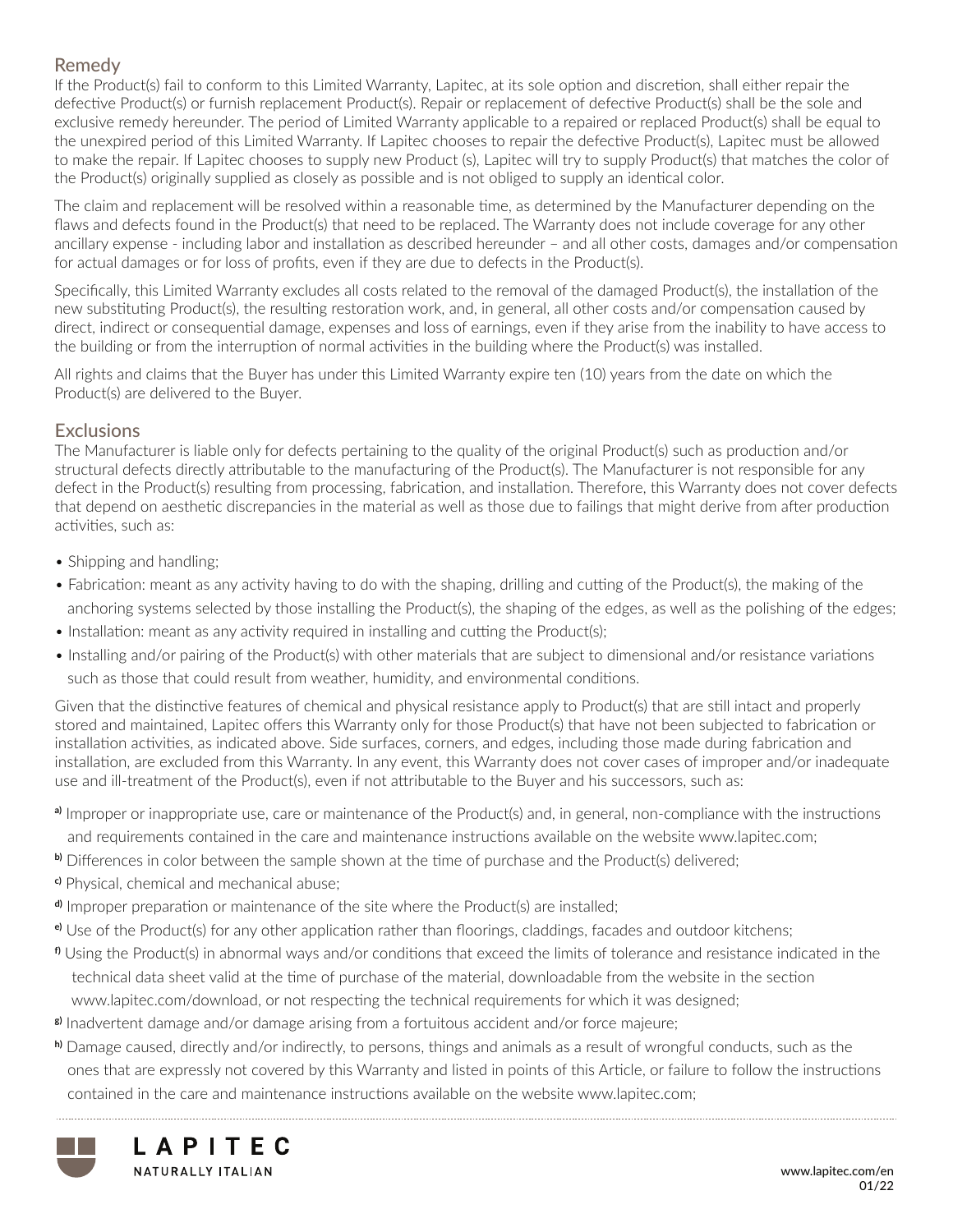# Exclusions continued...

**i)** poor workmanship, poor design or detailing;

**j)** settlement or structural movement and/or movement of materials to which the Product(s) is attached;

- **k)** incorrect design of the structure;
- **l)** breaks or cracks caused by incorrect sizing of the structures supporting the Product(s) and/or by events directly or indirectly attributable to the installation and the building of substructures, frames, and anchoring systems;
- **m)** Lapitec is a natural product and it's production process, with a sintering phase at over 1200°C, allows to obtain slabs characterized by minimal surface tone differences/variations; differences/variations in the surface tonality, which do not affect the fitness for purpose of the Product(s), are permitted;
- **n)** normal weathering;
- **o)** exposure to corrosive elements in the atmosphere;
- **p)** growth of mould, mildew, fungi, bacteria, or any organism on any Product(s) surface (whether on the exposed or unexposed surfaces);
- **q)** the use of harmful cleaning compounds;
- **r)** windstorm, sandstorm, natural disaster, riot, vandalism, malicious mischief, impact, unreasonable use, misuse, physical abuse, accidental damage, act of war, terrorism, civil disobedience, or any "force majeure" whatsoever.

## Claims

In order to benefit from the rights provided by this Warranty, it is the responsibility of the Buyer of the Product(s) used for floorings, claddings, facades and outdoor kitchens to notify Lapitec of the defect identified in the Product(s) by mailing the claim, via registered mail with return receipt, at the address indicated above no later than fifteen (15) days after the discovery of the defect or fault.

The claim must be accompanied by a copy of the sale invoice issued by Lapitec, which will prove the date of purchase and, if different, the date of delivery, and will supply the identification data of the Product(s). For this Warranty to be valid, it is therefore necessary to properly store the abovementioned documentation, send a copy of it along with the notification of the defect, and show the original documentation to the Lapitec staff in case of intervention. This Warranty is valid only in the events and cases expressly listed above, only if the Buyer, its successors and/or the end consumer, comply with the requirements set out in the care and maintenance instructions and in the technical manuals available on the website www.lapitec.com, and only if, in order to enforce this Warranty, the Buyer notifies Lapitec of the claim in a timely manner.

#### Replacement

While the Warranty is valid, the substitution will be provided entirely free of charge by staff of Lapitec. Since the Product(s) are made with raw materials found in nature (natural minerals) and for which special collections are created, according to technical and aesthetic choices that continuously improve, Lapitec is committed, for the entire duration of the Warranty itself and when necessary and covered by this Warranty, to replace the Product(s) with other Product(s) that Lapitec, at its sole discretion, considers similar - by type, thickness, dimensions, specifications and color – to the one being replaced. The replacement Product(s) will be selected among the Product(s) available and those being produced at the time when the replacement is needed. Therefore, Lapitec does not guarantee a perfect match between the replacement Product(s) and the Product(s) originally supplied and shall not in any way be held responsible for any color, type, thickness, and size discrepancies, for different technical features, or overall aesthetic appearance after installation.

## Non-transferability

This Warranty cannot be transferred since the Manufacturer conventionally provides it to the original Buyer. This Warranty cannot be relied upon by any other person.